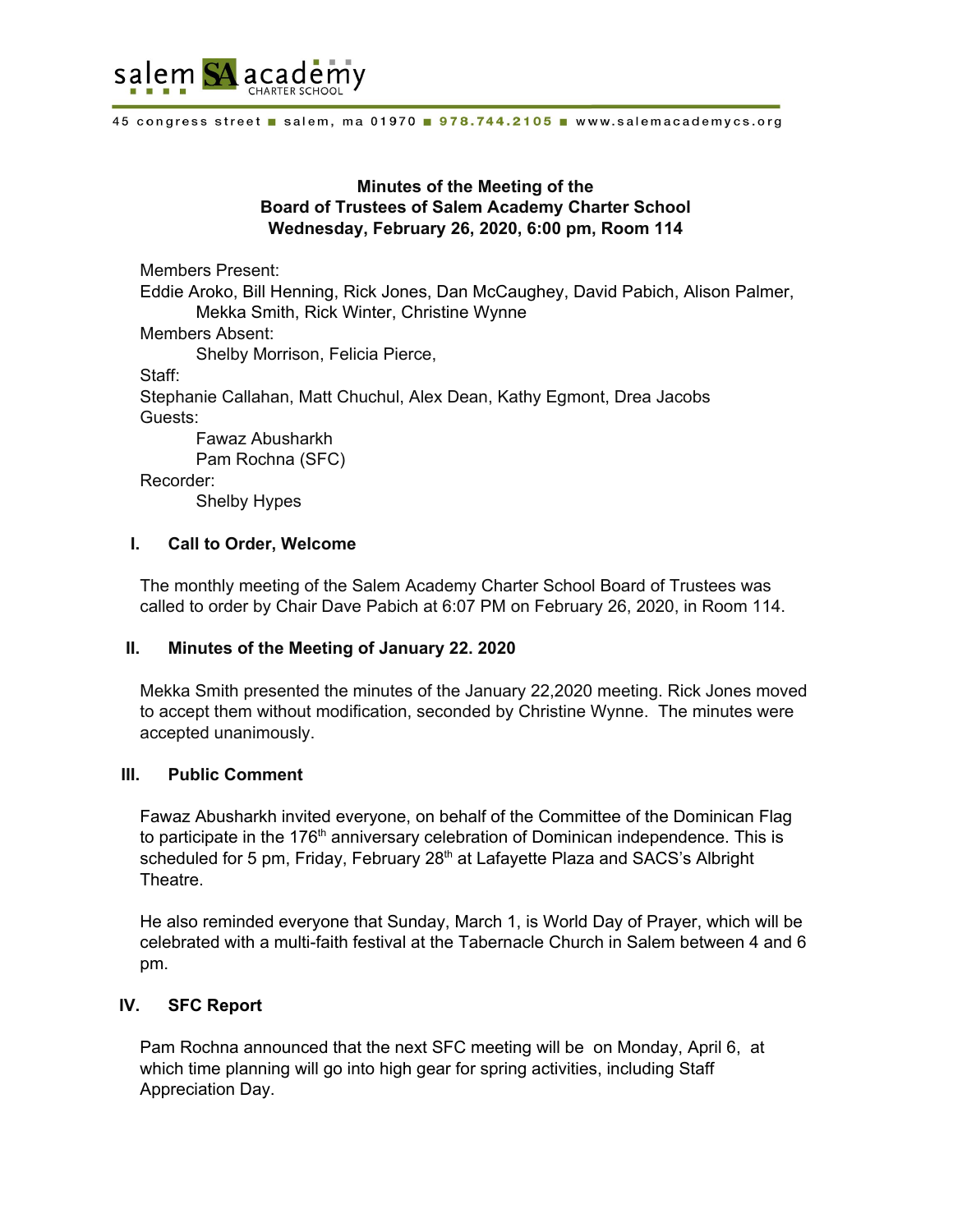She also reported that the Yankee Candle Fundraiser began February 9fth and will finish on Friday, March  $6<sup>th</sup>$ . Just under \$1,000 has been raised to date. Typically, momentum builds towards the end. An email will be going out soon, offering online ordering, Our goal is to raise \$10,000.

## **V. Committee Reports**

## **A. Finance**

Kathy Egmont presented the report on behalf of Shelby Morrison. The most salient point is that the actual to budget revenue comparison, while close, can be expected to worsen due to far fewer tuition dollars we will receive from the City. Given that we do not want to lay off staff or make cuts in programming, serious belt tightening lies ahead. There are some overages that cannot or will not change; we will not cut planned professional development expenditures, special ed funding or construction related expenses incurred in 2019 but not billed until 2020.

The Finance Committee is taking several steps in response to these lower revenue projections. Shelby Morrison, Kathy Egmont and David Pabich will meet with Representative Paul Tucker and Senator Joan Lovely on March 10th to get a better understanding of why forecasted revenues are so low and why the negative impact on Salem Academy appears to be far more severe than on other charter schools.

The Committee is also seeking to identify new revenue generating ideas (vs. expense reductions) and will present a preliminary FY2021 budget in March with more conservative revenue projections. We will maintain our commitment to professional development.

Ms. Egmont also addressed the school funding bill now pending with the State legislature. It is how Salem allocates funding and its above foundation rate spending that affect. While the bill promises significant funding increases to some communities, Salem is not one of them. Increases in per student funding, especially at the high school level, will be to our advantage.

Last, in reference to cash on hand, our bookkeeper has made some required account adjustments. Ms. Egmont noted that January Accounts Receivable reflect a payment actually made on February 2.

# **B. Governance**

Rick Jones shared Susan Lowe's résumé as a prospective board member. She has served on the board of the Bentley Academy Charter School and will continue there as an advisor as the school transitions to an innovation school model. Rick and Bill Henning will have coffee with her and report to the board in March.

Mekka Smith attended an executive director succession and emergency planning session, details of which she shared with the Governance Committee. She and Kathy Egmont are in the process drafting an emergency scenario plan.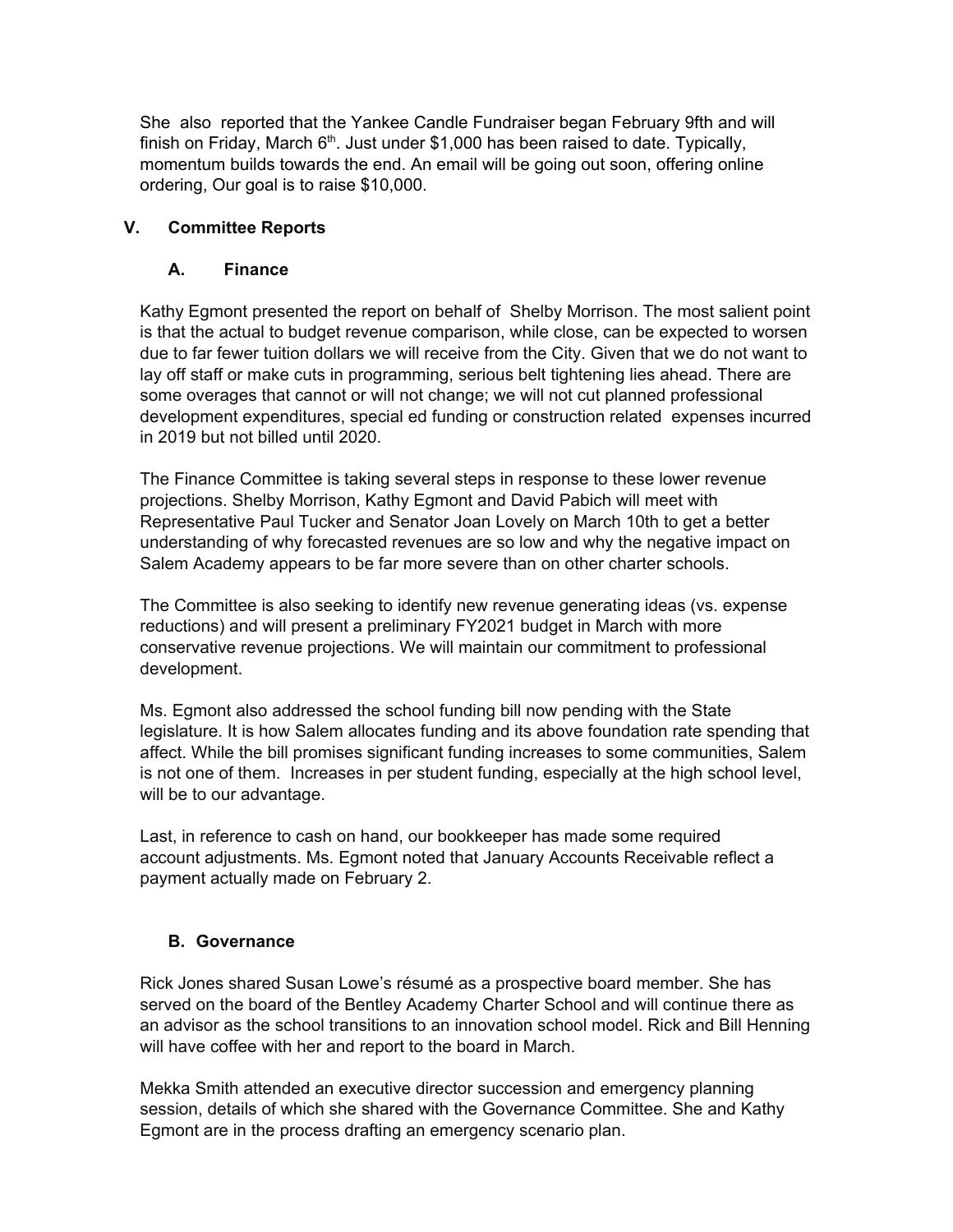Kathy reported that, while we have a written complaint policy and process for staff and parents, we do not have one for the board. This relates to serious allegations, e.g., that we are not complying with legal requirements as opposed to minor complaints about such things as school lunches. The committee is working on this as well.

## **C. Development**

Plans for the upcoming Reach for College Gala are well underway, as reported by Christine Wynne. We are ahead of last year in obtaining sponsorships, having received \$13,250 to date. In response to Dan McCaughey's question, Christine indicated that we do have a sponsorship package that can be sent out. Sponsors are being notified of the number of tickets their sponsorship includes.

The program will be about 30 minutes long and, in lieu of an auction, there will be a "giving wall." The three organizations being recognized for their commitment to our service learning program—Salem Sound Coastwatch, Life Bridge, and the Salem Youth Commission—are excited. We have worked hard to build our list of active or prospective service learning partners. We welcome the names of potential service learning partners

Ticket sales are slightly behind last year but are expected to pick up as the March 20 date approaches. Tickets can be purchased online: Adults \$75, Parents \$50, Alumni \$25. Staff may attend for free, paying \$25 for a guest.

The Annual Fund is doing well; the Committee's attention will shift to this and to other development programs after the gala.

## **D. Education**

Dan McCaughey reported that the committee met at the end of January to discuss the accountability plan for DESE. Although comments seemed confusing, Stephanie Callahan indicated that a subsequent phone call clarified DESE's comments and that all was fine. Some of the confusion arises from comments intended to address larger school issues that are not relevant to a school our size. The committee will add requested footnotes, respond to questions and resubmit the plan for additional feedback at the end of the month.

This committee now includes Allison Palmer; upcoming tasks include a more granular look at next year's school calendar.

### **E. Advocacy**

Mekka Smith reported that Advocacy Day was February 13, for which about 100 people from different charter schools descending on the State House for meetings with representatives and senators. Nina Cohen, Fawaz Abusharkh and Mekka Smith attended. We were able to share our facilities situation.

On Tuesday, March 10<sup>th</sup>, from 7:45 to 8:45 AM, SACS will host state and city legislators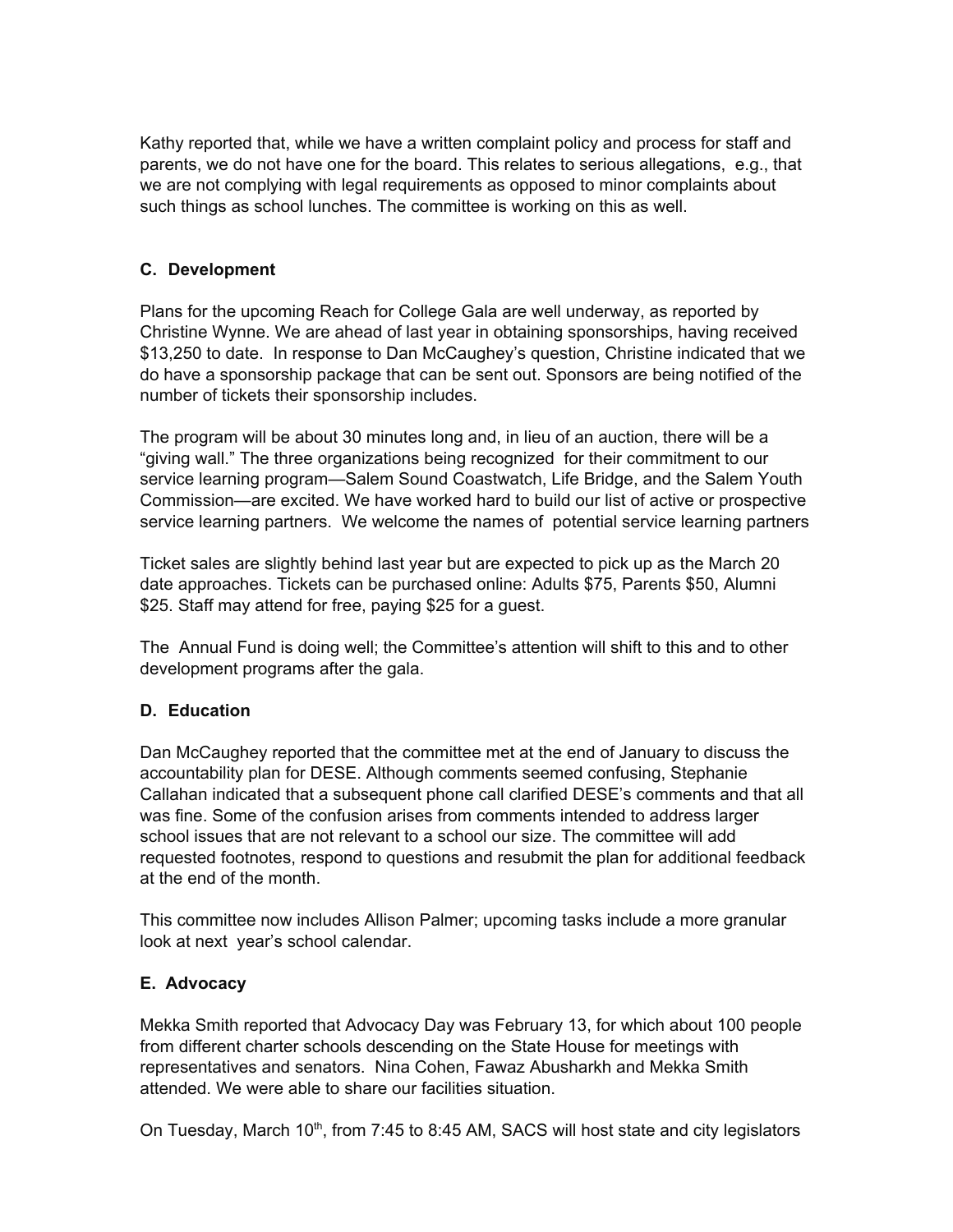for a breakfast meeting. Senator Lovely has sent out 50 invitations and we look forward people.

### **VI. Head of School Report**

Stephanie Callahan commented further on the Accountability Plan cited above. In short, the plan is DESE's way of holding schools accountable for their longer-term, i.e., five-year goals. In our case, we are reporting out on these goals regularly—college-related actions for older students, percentage of middle schoolers passing all of their classes, service learning achievements and social emotional learning progress, for example.

Matt Chuchul presented the Q2 achievement results. Not surprisingly, as newcomers to SACS, 6<sup>th</sup> graders continue to struggle somewhat with math, although nearly half are at our internal goal. More students reached our internal goal for ELA than last year. Moving to the  $7<sup>th</sup>$  grade, the impact of new curricula efforts and support effort has also meant more students are attaining internal math goals than last year, and more than half are at or above ELA internal goals. The impact of new curricula and curricular resources is most evident in  $8<sup>th</sup>$  grade results, where over 80% of students attained honor roll or high honor roll status.

Matt also noted that Choice Block has highlighted student interest in making videos on topics about which they are passionate. This has proved an excellent vehicle for quieter students to present effectively. Service Learning projects are moving from planning into action phases.

Moving to the recreational arena, the staff won the first student-faculty basketball game; worth noting: Upper School students coached Lower School kids. The 8<sup>th</sup> grade ski trip was huge success, not only because everyone had fun, but also because many students—80% or more were first-timers—realized they could be successful at something they thought they couldn't do. Support Services gathers equipment and SFC funds were available for students who could not afford the trip.

Stephanie Callahan and Drea Jacobs presented Upper School results. Most notable is he significantly lower number of students in grades 9-11 at risk and the higher number of students reaching honor roll or high honor roll status. Stephanie credited this to effective use of the support block by teachers and by early identification of needs so that plans could be put into effect quickly.

Service Learning projects for 11<sup>th</sup> graders are a concern and a Service Learning support block is going into effect to ensure they are on track and that they won't flounder as seniors. Similarly, some seniors are at risk for failing Service Learning. The support block will be helpful, as will close monitoring of all students to ensure project completion.

All but 11<sup>th</sup> graders are doing well on P/SATs compared to national averages. We are working to refine our SAT preparedness. We are also exploring whether it would be better to test in the spring. We are also beginning internal exams as preparation for MCAS and AP tests.